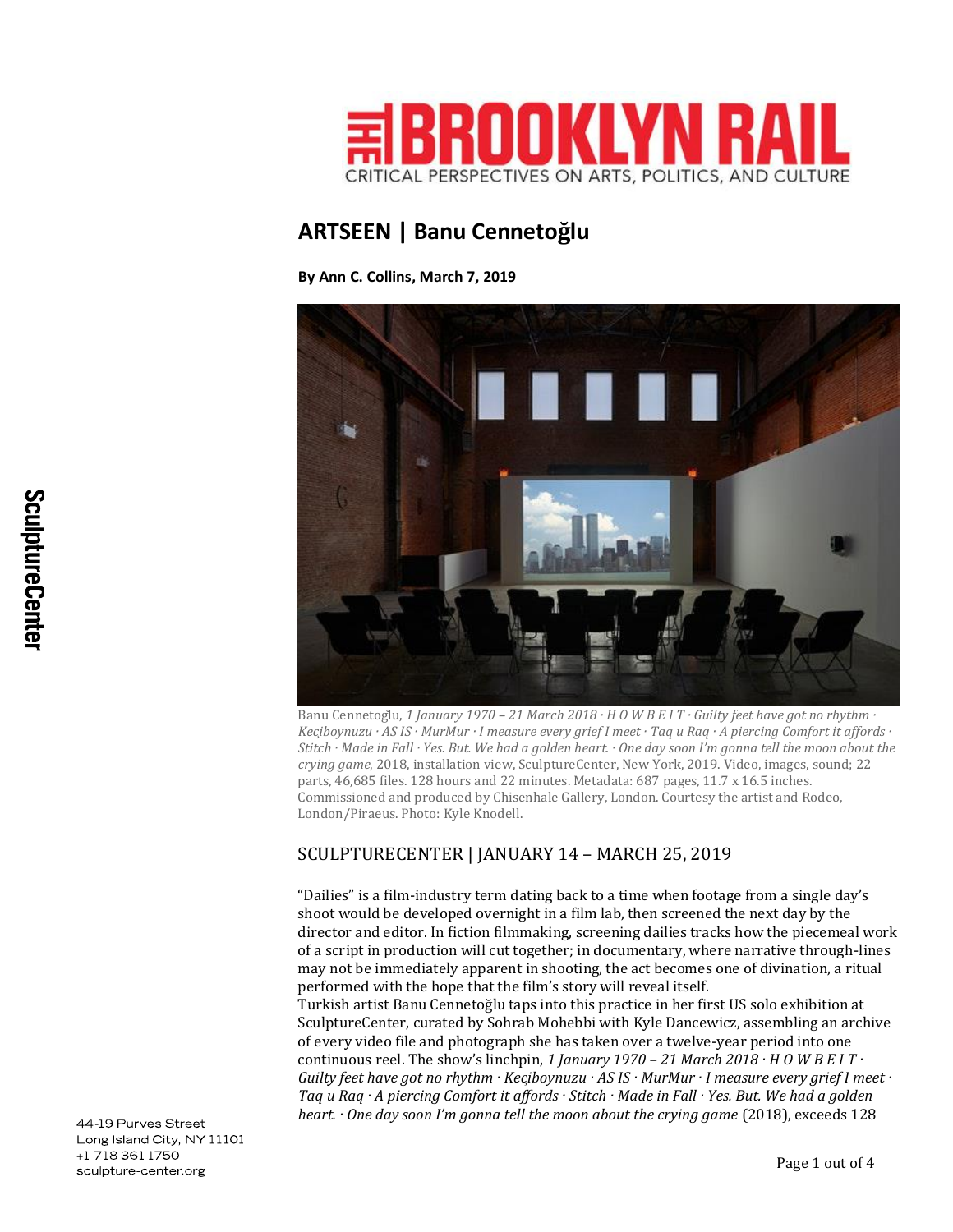hours, and plays chronologically in the main gallery, where visitors can sit and watch the raw material from which the contours of the artist's existence may be discerned. On a January morning, the white line of a road divides the screen, winding its way along a mountainous route dotted with houses and farms. Cennetoğlu's camera is fixed to the dashboard of a car, and she can be heard off-screen speaking with a man. A band of yellowing light glows through the silhouettes of trees as the sun sets behind a ridge. I have no idea where we are, but there is a certain peacefulness to witnessing the descent of twilight in real time. After about 45 minutes, I feel a twinge of motion sickness, but I remain where I am until the car pulls into a darkened town and parks outside of a tavern. I later Google a road sign I noticed in the footage and piece together that we were near Alba, Romania.



*Banu Cennetoğlu, 1 January 1970 – 21 March 2018 · H O W B E I T · Guilty feet have got no rhythm · Keçiboynuzu · AS IS · MurMur · I measure every grief I meet · Taq u Raq · A piercing Comfort it affords · Stitch · Made in Fall · Yes. But. We had a golden heart. · One day soon I'm gonna tell the moon about the crying game,* 2018, installation view, SculptureCenter, New York, 2019. Video, images, sound; 22 parts, 46,685 files. 128 hours and 22 minutes. Metadata: 687 pages, 11.7 x 16.5 inches. Commissioned and produced by Chisenhale Gallery, London. Courtesy the artist and Rodeo, London/Piraeus. Photo: Kyle Knodell.

Cennetoğlu's exhibition comes at a moment when the proliferation of personal images for social media has yet to reach its tipping-point, but also at a time when we better understand how such disclosures pose risks—especially for a Turkish artist. Following an attempted coup in 2016, Turkish President Recep Tayyip Erdogan has removed tens of thousands of academics critical of the regime from their jobs and declared protesters "delinquents." *The New York Times* reports that students, academics, and entrepreneurs, fearing maltreatment, are emigrating from Turkey in increasing numbers.1Cennetoğlu's visual diary exposes the coordinates of her studio and home, as well as information about her husband and her child. The entirety of the data asserts the artist's individual agency but, simultaneously, surrenders information to whatever surveillance forces may trail her. The act is one of vulnerability and rebelliousness. In February, I watch the artist's young daughter sit in a circle of children and make music with some kind of plastic tube. The camera lingers on her endlessly. Some time later, we see police in riot gear marching near Istanbul's Bahçeşehir University. A protest is underway. I believe Cennetoğlu is nervous: her camera swooshes back and forth in unsteady pans, never resting on any one thing. The juxtaposition between family life and politics underscores Cennetoğlu's quiet act of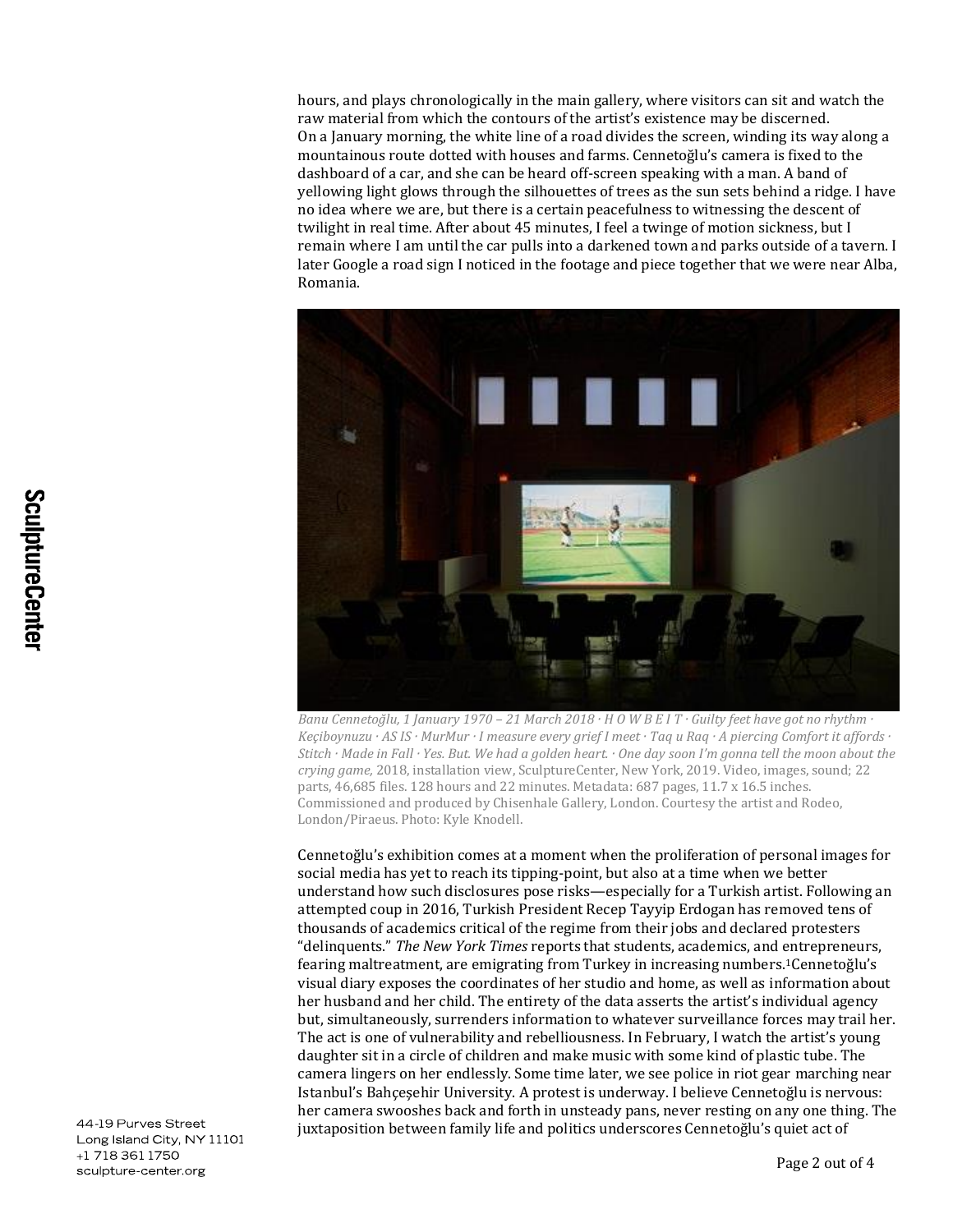defiance—any state investigation of her activity is unnecessary; there is nothing to dig up that the artist hasn't already disclosed on her own terms.



Installation view: *Banu Cennetoğlu*, SculptureCenter, New York, 2019. Photo: Kyle Knodell.

Another set of "dailies" lines the wall of a side room—this time, daily newspapers. All of the news journals printed in a specific country on a chosen date are bound into hardcover books and shelved in order. I pull down several volumes from *04.09.2014* (2014), containing papers from the United Kingdom and the Channel Islands. Amidst regional soccer scores and general fluff pieces are stories about David Haines, a British Islamic State hostage who, days earlier, was threatened with a beheading that would be carried out nine days later. What I do not find, as I flip through the papers, is any news of the 130,000 Kurdish refugees who crossed from Syria into Turkey that month to escape ISIS attacks, a story I imagine held great significance for Cennetoğlu as a Turkish citizen.<sup>2</sup> There is a wonderful satisfaction in the newspaper archive, an ordering of things as if in preparation for a great study. But as I return the books to their shelves, I am left with an empty feeling that time capsules such as these ultimately fail to pinpoint important moments, or to preserve the rush of the days that fall away from us into the past. Both archives confront the evanescence of the stories we extract from the chaos of life, the limitation of our attempts to warehouse experience.

Passing back into the main gallery, I pause in front of *What is it that you are worried about?* (2014), a small mirror made in collaboration with Yasemin Özcan, its title etched across the top. The question feels directed toward the gazing viewer, and for me, the answer lies on a small shelf near the reception desk where Cennetoğlu has placed a white binder holding the video metadata. "Meaningless," I think to myself, reading the columns of information listing file names, durations, creation dates, and screening dates. That is what I am worried about, the word capturing the unsettling question running through the show: What do the images and articles we gather mean? Do they mean anything?

On screen, the face of Cennetoğlu's husband appears. I hear the voice of her daughter, who seems to be holding her mother's camera, filming her father. He speaks gently, watches patiently as she tries to steady her hand, his face a shining moon in her frame. I want to believe this scene—a father gazing at his child—is what I have been looking for, a decisive moment that infuses all this quotidian footage with deeper meaning, a flash of grace that